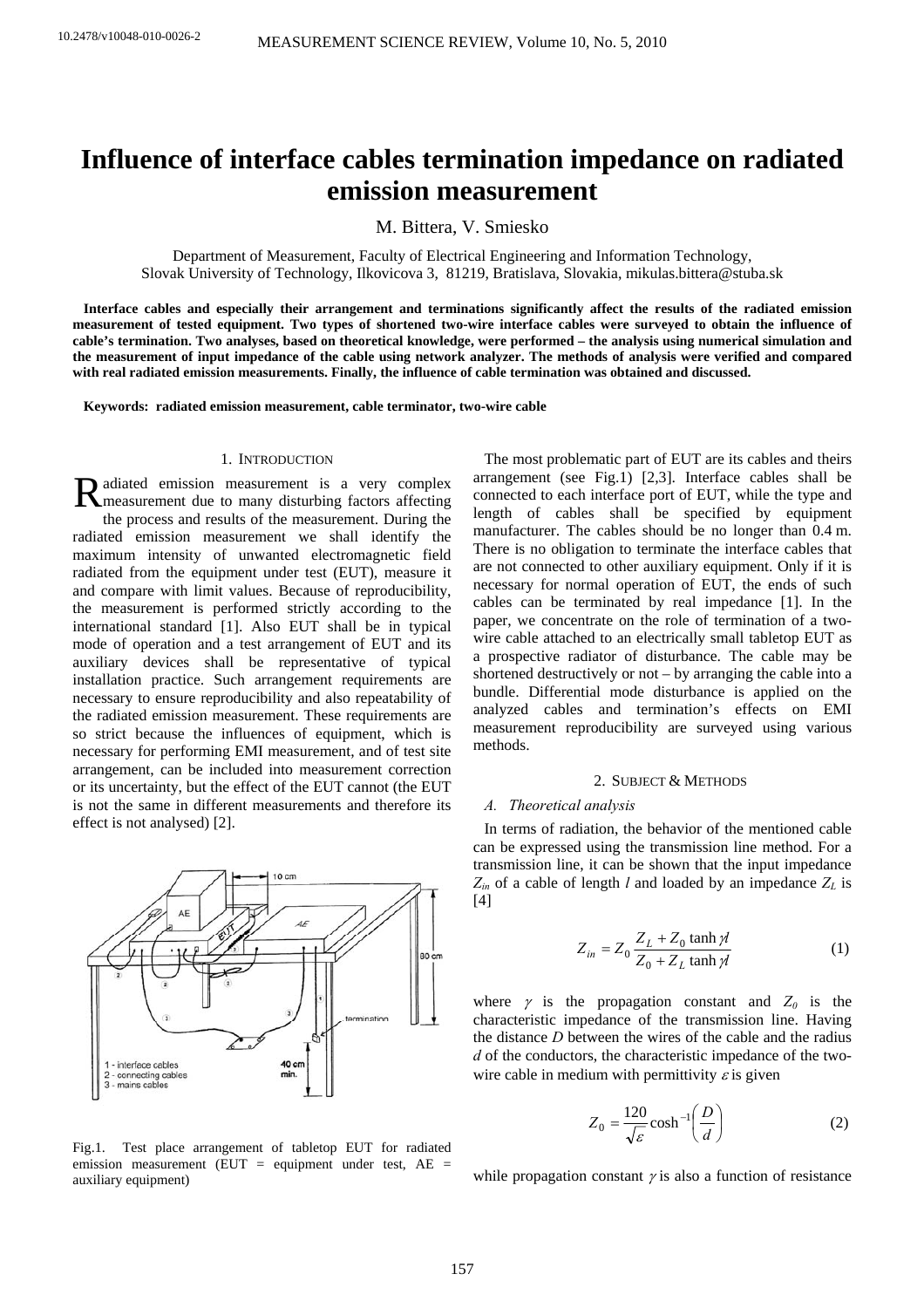*R*, conductivity *G*, inductance *L* and capacitance *C* of the cable, which are dependent on material parameters of the cable and its surroundings

$$
\gamma = \sqrt{(R + j\omega L)(G + j\omega C)}\tag{3}
$$

Using substitution (2) into (1) it is possible to compute the current *I* through the transmission line using Ohm's law. The using of transmission line theory was verified also by the real measurement with network analyzer on a selected model of the two-wire line.



Fig.2. Two-wire cable as a rectangular loop antenna

No doubt that the two-wire cable behaves as an antenna (see Fig.2). To determine its radiation properties the wire can be represented by a rectangular loop antenna. In this case the magnitude of E-field component of electromagnetic field *E* in arbitrary point of the surrounding space specified in spherical coordinate system  $(r, \phi, \theta)$  is then given [5]:

$$
E = \frac{8\eta I}{r} \frac{\sin\left(\frac{ka}{2}\sin\theta\cos\phi\right)\sin\left(\frac{kb}{2}\sin\theta\sin\phi\right)}{\sin\theta\sin 2\phi}
$$
 (4)

where *I* is feed current flowing through the loop antenna,  $\eta$ is free space wave impedance, *k* is phase constant; *a* and *b* represent the dimensions of the rectangle. In our case, it is evident that *a* » *b*, so the transmission wire can be compared to a folded dipole. Hence, if the current is uniform along the antenna, the radiation is very weak for small *b*, since the radiation from the two long arms of the antenna is almost nullified. Of more interest would be the case when the current is not uniform (if  $a \approx \lambda$ ), consequently the currents in the two long arms flow in the same direction [6]. While the shorter side of the loop  $b \times \lambda$ , we get the E-field radiated from the transmission line by simplification of equation (4):

$$
E = \frac{\eta k I}{r} \frac{\sin\left(\frac{k a}{2} \sin \theta \cos \phi\right)}{\sin \phi} \tag{5}
$$

The equations (4) and (5) have two main disadvantages. They are suitable only for computing the far-field E-field, which is not fulfilled in case of lower frequencies of our interest and they cannot calculate with other surrounding material as free space does. Therefore it is necessary to find another method.

#### *B. Numerical simulation*

The [2], [3] and [7] show the advantage of numerical simulations that constitute a powerful tool to analyze such structures as wire cables. Nowadays, there are many electromagnetic field simulators used to solve electromagnetic problems. They are very useful, especially when the solved problem has no analytical solution. In our analysis of radiation of antennas and other wire structures, the most popular simulators are based on the method of moments.

Method of moments (MoM) solves Maxwell's equations in their integral form and in the frequency domain [8]. The principle of MoM is based on discretizing the solution domain, on dividing the analyzed structures to smaller parts, called segments. Then integral equation could be transformed to the system of linear equations, so the matrix is built, and then is inverted or it uses iteration to find the solution. The matrix building and its solution must be repeated for each frequency. In general, if the structures have more segments it means that one needs more long time calculations, but has more accurate results. So, it is necessary to strike a balance between the number of segments and calculation accuracy [7].

For our analysis the electromagnetic field simulator FEKO was used [9]. This simulator allows compute field distribution for different wire, surface and volume metallic structures. To get the appropriate results using the simulator, it is important to choose the proper model of analyzed structure. In the case of two-wire cable, the simplest model is represented by a rectangular antenna, as it was mentioned above; it consists of two parallel wires with signal source and termination. Also, a more complex system could be solved, so the numerical approach is used to survey the behavior of cables with bundles.

# *C. Measurement*

Two types of measurements may be executed to analyse the influence of cable termination. First, the measurement of radiated emission, according to [1], was executed. The Efield radiated by the cable was measured in a semi-anechoic chamber, according to Fig.3, by measuring the antenna in 3 m distance. The antenna's height over the ground plane was 1 m. The measured cable was hanging down, the highest point of the cable - the source - was in 0.8 m height and the lowest point - the termination - in 0.4 m height over the ground plane. Such measurement, by itself, represents the most objective analysis in spite of the fact that its results are loaded with measurement errors. But these errors are generally the same ones that influence the measurement of radiated emission [10] and therefore in this case their effect can be neglected. On the other hand, it is not possible to survey very simple structures due to the impossibility of their realization.



Fig.3. The measurement of E-field from the cable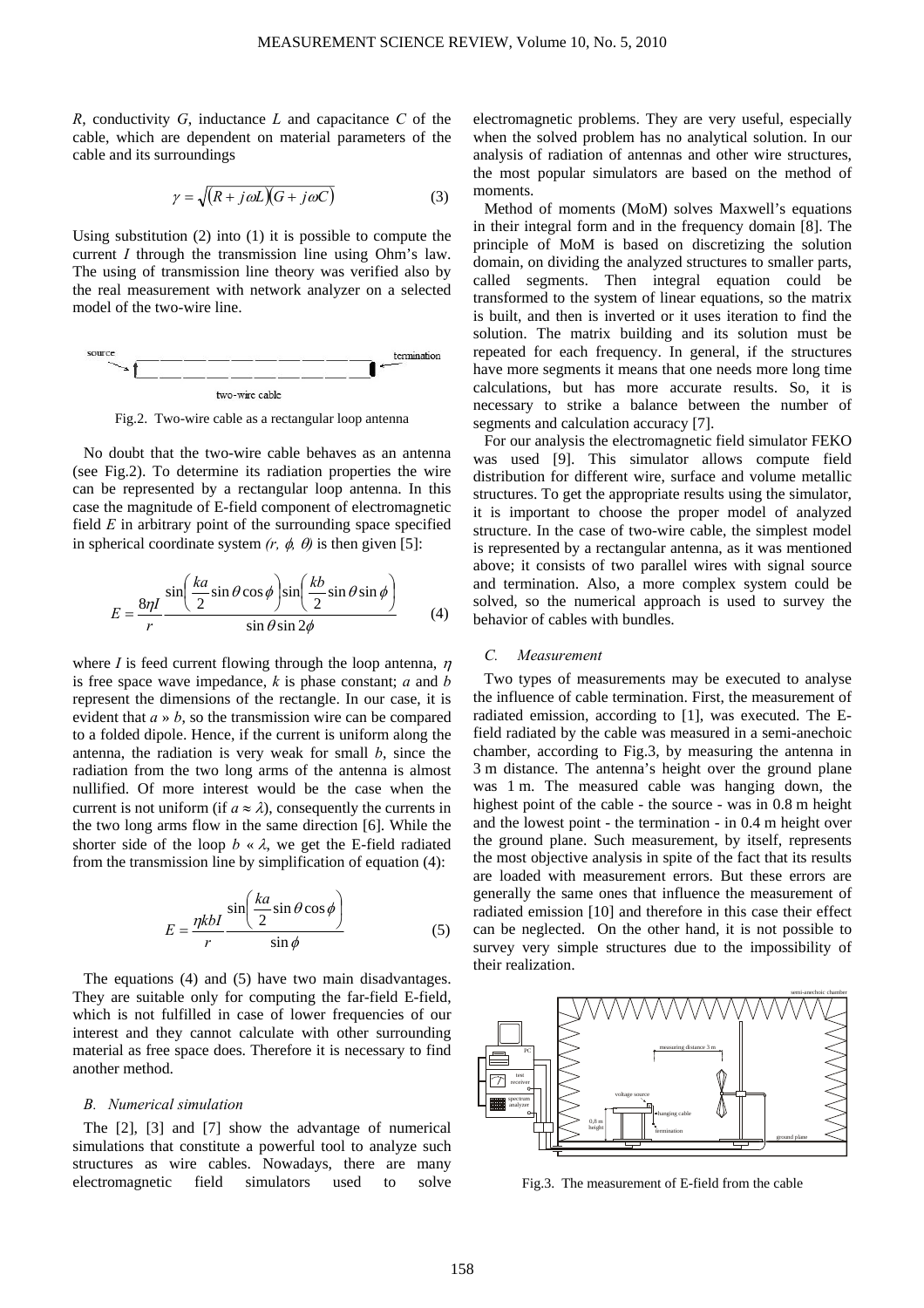The other measurement is based on measuring of the input impedance - parameter S11 - of the cable by a network analyzer. According to previous theoretical analysis, the radiation from cables is dependent on the input impedance of the interface cable.

#### 3. RESULTS

First, a simple 40 cm long two-wire cable was chosen as the model of the interface cable, which consists of two parallel wires with 50  $\Omega$  termination on one end and with point voltage source on the other end. The diameter of these wires is 0.4 mm and the distance between them is 1.8 mm. The long two wire cables are coated in a plastic insulator. The input impedance  $Z_{in}$  of this model was obtained using all the mentioned methods. In Fig.4 one can see the conformity of the results. Even though the first impedance maximum is expected at first resonance frequency about 187 MHz, the permittivity of the isolating material, which is higher than permittivity of free space, causes the shift of resonance frequency to the lower values (about 110 MHz). Also values of supply current *I* and electric field *E* in frequency range  $30 \div 300$  MHz obtained by theoretical computation using (1) and (4) and numerical simulation of the selected model, but without insulation, are shown in Fig.5. We assume that signal voltage has the constant level of 1 V in the whole frequency range. In case of current comparison, their frequency dependences have the same tendencies; only the frequency of maximum calculated current is slightly moved to higher values of frequencies. On the other hand some differences of E-field values in distance 3 m are evident especially at lower frequencies. It is because in equation (5) we consider only the far-field components of E-field. The validation of this model using real measurement can be found in [3].



Fig.4. Frequency dependence of input impedance of 40 cm twowire cable for 50 Ω load

It is expected that cable terminated by load impedance  $Z_L$ , which is equal to characteristic impedance  $Z_0$ , has the lowest unwanted radiation. In most cases, unfortunately, we do not know the impedance  $Z_0$ . Then the determining parameter is input impedance  $Z_{in}$  of the analyzed cable. It can be obtained simply by measurement using the network analyzer (see Fig.6). The input impedance  $Z_{in}$  determines the behavior of

such cables; we usually expect the maximum of radiation if *Zin* is in its minimum and vice-versa.



Fig.5. Frequency dependence of supply current of 40 cm two-wire cable and radiated field in 3 m distance



Fig.6. Measured values of input impedance *Zin* of 40 cm two-wire cable for different terminations *ZL.* 



Fig.7. Frequency dependence of radiated E-field from 40 cm twowire cable as a function of terminator value  $Z_L$  in free space

To confirm our expectation we used a numerical simulator with a selected model - simply hanging 40 cm long two-wire cable with given parameters. Two different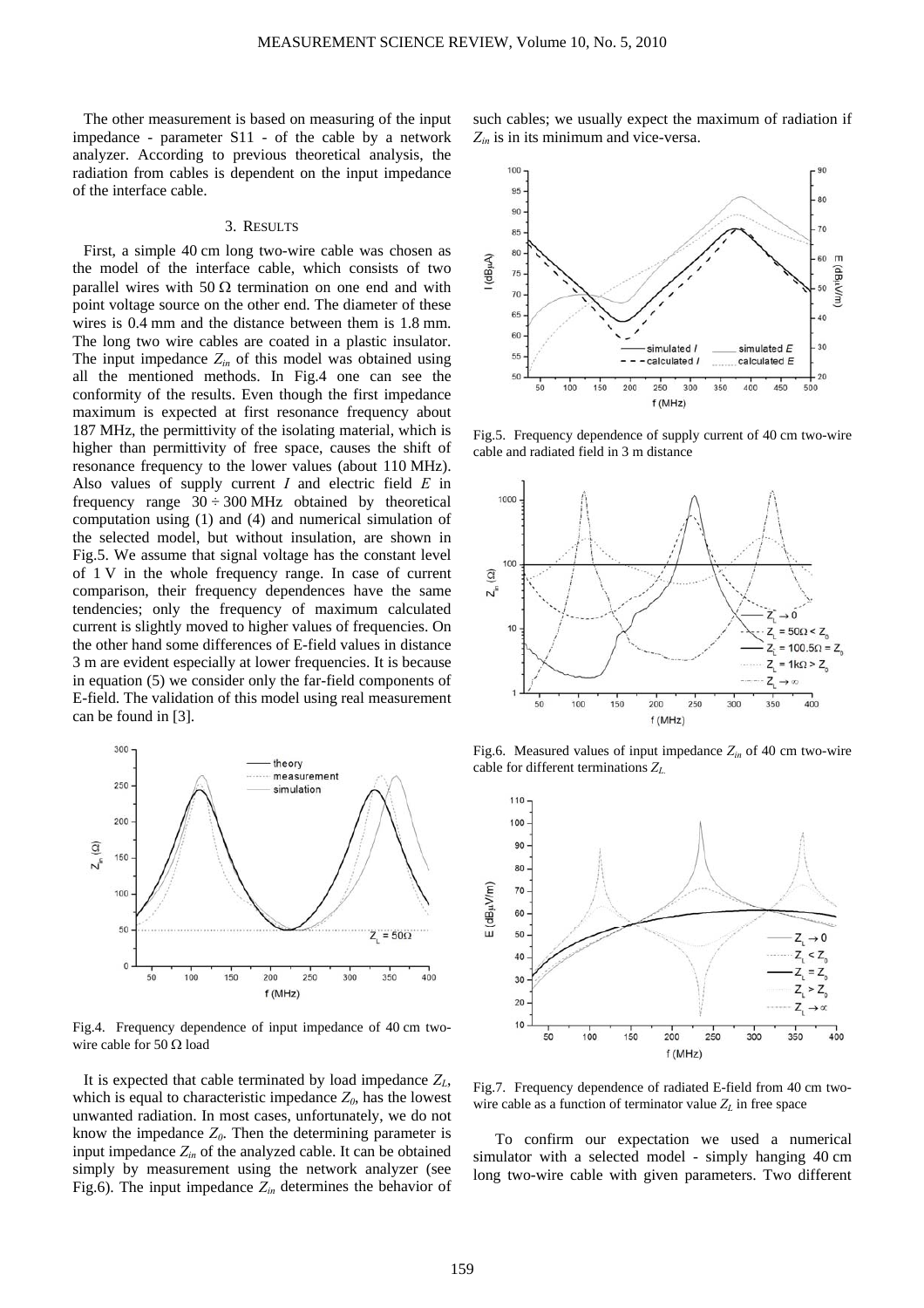simulations were performed – to calculate E-field in 3 m distance from the cable in free space and in presence of ground plane of the test place. The results of simulations are shown in Figures 7 and 8.



Fig.8. Frequency dependence of radiated E-field from 40 cm twowire cable as a function of terminator value  $Z_L$  with the presence of ground plane



Fig.9. Comparison of measured and calculated value of E field of 40 cm two-wire cable for 50Ω load



Fig.10. Model of two-wire bundled cable

The using of numerical simulations is justified also by a comparison of obtained values by simulations and the measurement of emission in test place (see Fig.9). Because it is not possible to create an ideal point voltage source, another model was created based on a real source. This source of wideband disturbance was situated in a metallic box, which is necessary due to undesired disturbance suppression, with dimensions  $10\times10\times10$  cm, a two-wire cable was connected to the source at the middle of a square side. All the measurements were performed in semi-

anechoic chamber of STU FEI, to avoid disturbance from surroundings, at 3 m distance. These results were also affected by reflection from the reference ground plane, which was in the chamber with and by the receiving antenna.

In the next analysis, another more complicated model, consisting of voltage source in a metallic box and attached wire, was used. The behavior of 1 m long two-wire cable folded at the cable center into a bundle was surveyed. There are some degrees of freedom, which can be changed to arrange the longer cables to be not longer than 0.4 m. For our purposes the bundle was created as meanders (not loops) and joined in its center. The basic considered configuration was chosen as 1 m long two-wire cable folded in the center into a 14 cm long bundle with two meanders and 3 cm diameter of bending. Then the maximum length of such a cable is exactly 40 cm. The whole analysis was performed for vertically polarized waves, where higher radiation was supposed.



Fig.11. Frequency dependence of radiated E-field from bundled two-wire cable in 3 m distance.



Fig.12. Frequency dependence of radiated E-field from bundled two-wire cable as a function of terminator value  $Z_L$  with ground plane

The radiated emission measurement of such a model was performed. The results of measurements were influenced by